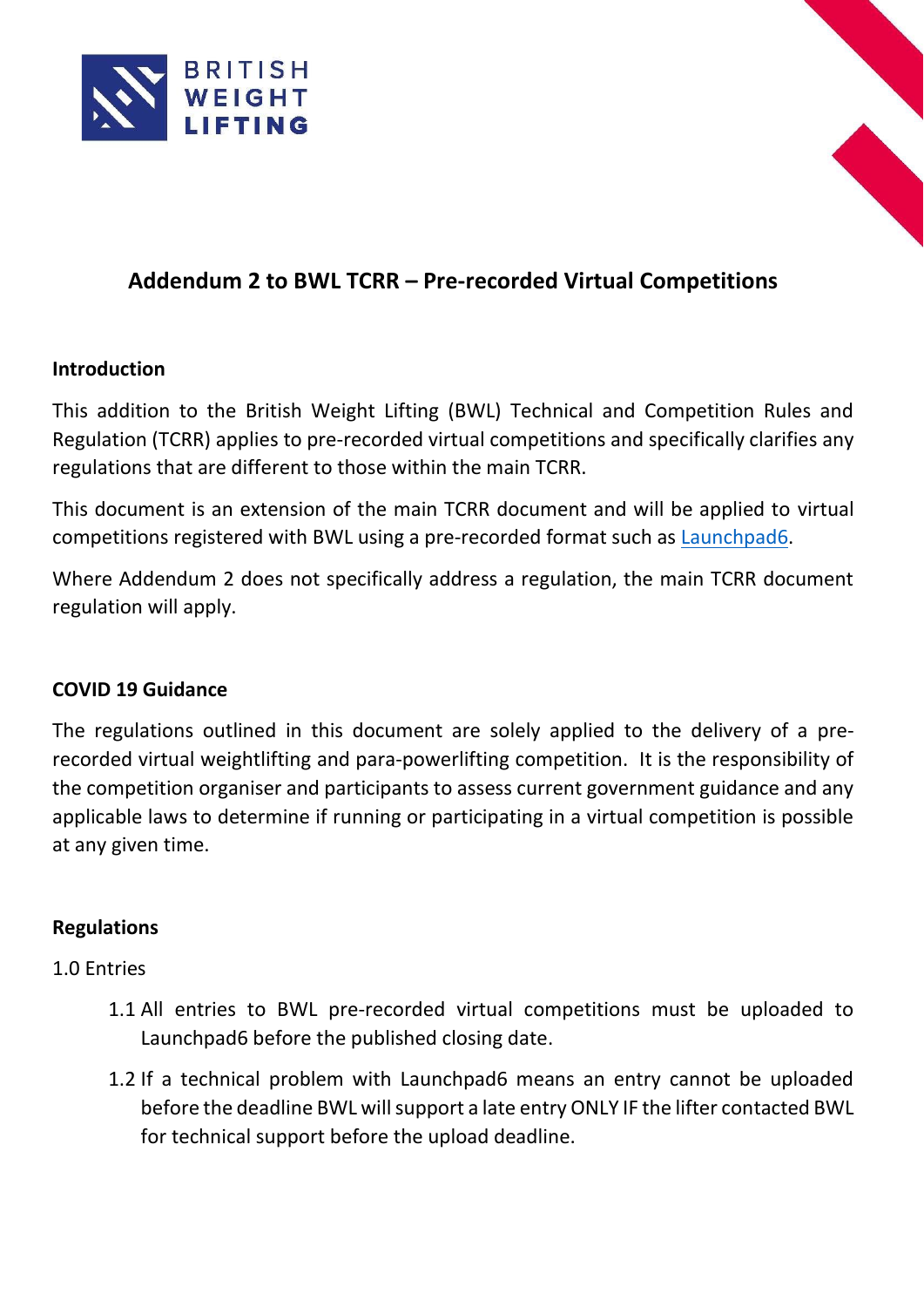- 1.3 If a technical problem with Launchpad6 means an entry cannot be uploaded before the deadline but the lifter did not contact BWL for technical support then the entry will not be accepted.
- 1.4 BWL will not accept entries by methods other than Launchpad6 unless explicitly agreed in writing between the entrant and BWL.
- 1.5 Videos must be recorded within the entry period for the competition, this will be monitored by the timestamp on each video.

# 2.0 Video recording

- 2.1 General
	- 2.1.1 Each separate video must clearly show the lifters face so that they can be identified.
	- 2.1.2 Entries that do not include a weigh in video will be rejected at the moderation stage.
	- 2.1.3 Entries that do not include at least one attempt for each of the Snatch and the Clean & Jerk will be rejected as and the entrant can upload replacement videos within the upload period.
	- 2.1.4 Every video must include a timestamp that shows the date and time of the video recording.
	- 2.1.5 The weigh in and lift attempt videos can be filmed in different locations.

# 2.2 Weigh in video

- 2.2.1 The weigh in video may be a maximum of 60 seconds in length.
- 2.2.2 The weigh in video may be a maximum of 300MB file size.
- 2.2.3 Before the lifter steps on the scales, the video must show the scales with a zero (0kg) weight display.
- 2.2.4 The weigh in video must clearly show the lifter stepping onto the scales with both feet.
- 2.2.5 The weigh in video must clearly show the final weight display.
- 2.2.6 The weigh in video must be continuous and not have any breaks or cuts from start to finish.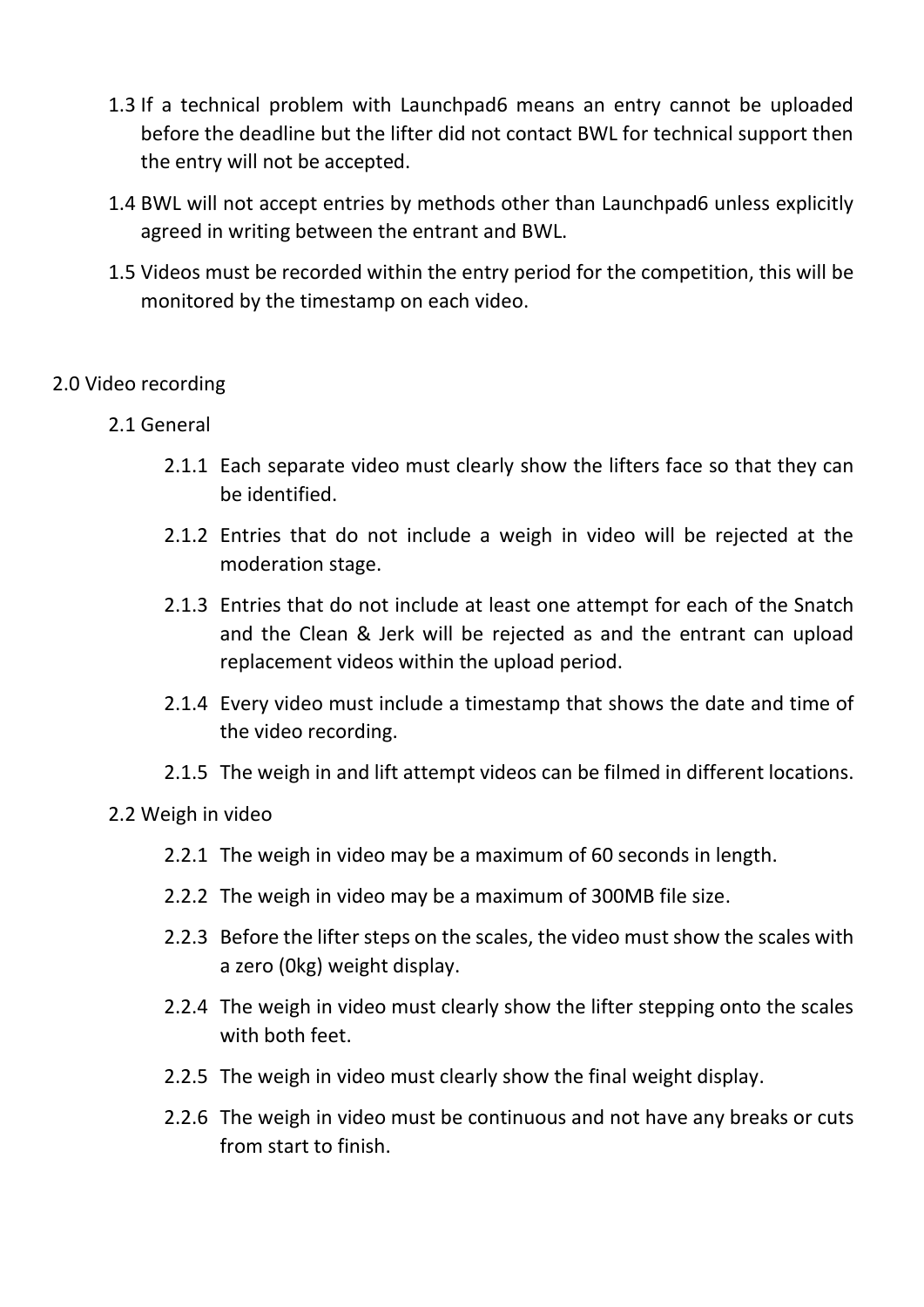- 2.2.7 Lifters must weigh in wearing the same clothes they will wear to complete their lift attempts.
- 2.2.8 Lifters must remove shoes and any other accessory items to weigh in. E.g., belts, knee wraps, wrist wraps.

#### 2.3 Lift attempt video

- 2.3.1 Lift attempt videos must be filmed from directly in front of the lifter from the position of the centre referee.
- 2.3.2 If it is not possible to film the video from directly in front of the lifter, the video should be filmed from as close to a central position as possible.
- 2.3.3 The camera should be between 2 and 4 metres from the front of the lifting area.
- 2.3.4 The barbell should be visible at all times during the lift attempt video, from the ground to full overhead extension.
- 2.3.5 If the Technical Officials cannot officiate the video due to the recording angle, they will give a 'no-lift' result.
- 2.3.6 Lift attempt videos showing competition-colour discs must clearly show the weight on one side of the barbell. This means the Technical Officials must be able to identify the weight of every disc on one side of the barbell.
- 2.3.7 Lift attempt videos showing black, or non-competition-colour discs must clearly show the weight on one side of the barbell by stripping every disc from the bar and clearly showing the weight marking on each disc. It is not mandatory to strip both sides of the bar but this can be done.
- 2.3.8 Demonstrating the weight of the barbell can be done before or after the lift attempt.
- 2.3.9 The lift attempt within each lift attempt video will be officiated in line with the main BWL TCRR section 2.

# 3.0 Timings

- 3.1 All lift attempts must be completed within three (3) hours of the end of the weigh in video. This will be monitored by the timestamp on each video.
- 3.2 Lifting can start at any time after the weigh in has finished.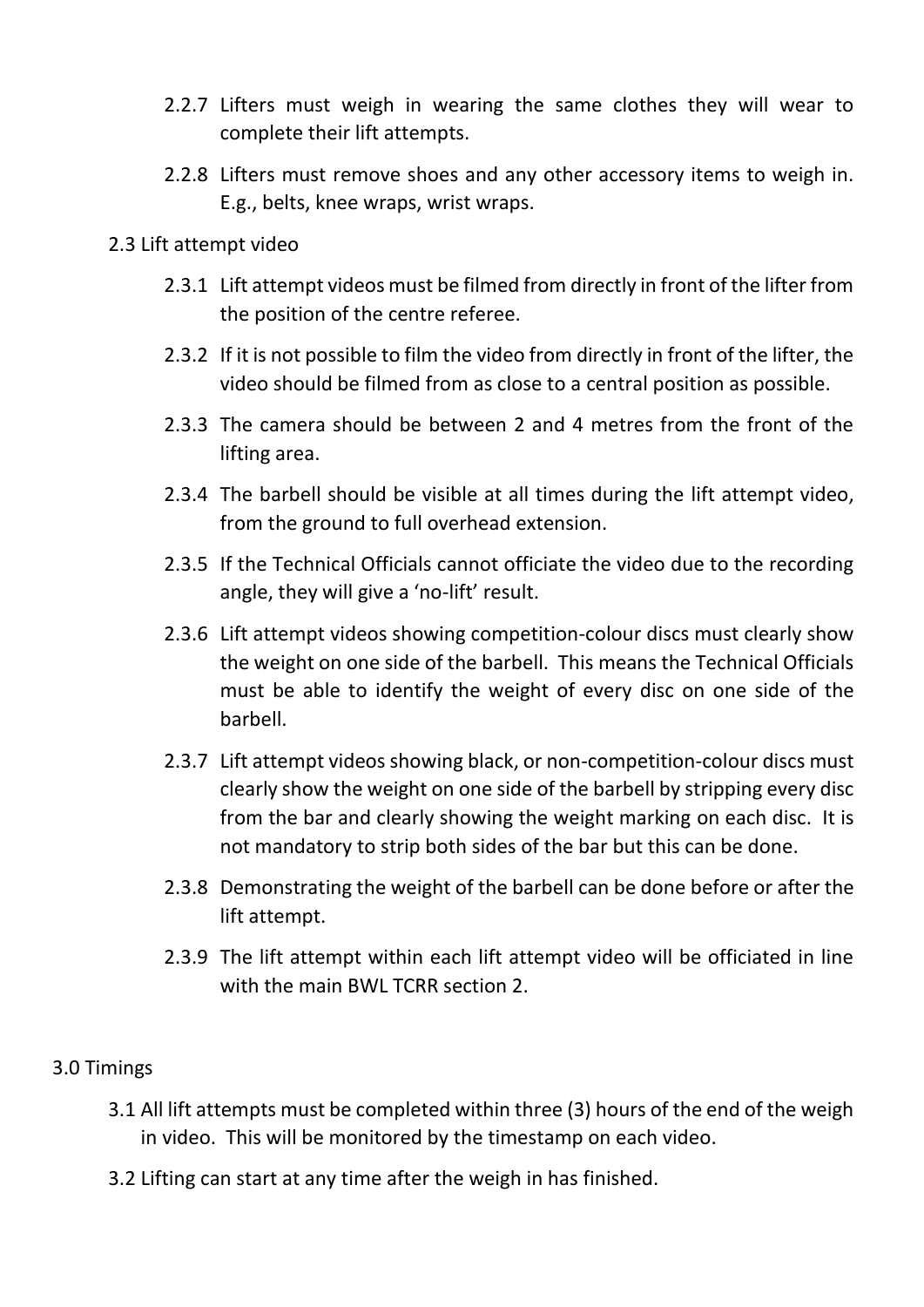- 3.3 There is no minimum or maximum time between attempts.
- 3.4 Any lift attempt video that starts outside the three (3) hour window will be given a 'no-lift' by the Technical Officials.
- 4.0 Competition Equipment

### 4.1 Lifting area

- 4.1.1 There is no minimum size of lifting area.
- 4.1.2 The maximum size of the lifting area is 4m x 4m. This should be marked out where possible.

### 4.2 Barbell and discs

- 4.2.1 Weights and bars do not need to be competition certified. Training equipment from multiple manufacturers will be accepted.
- 4.2.2 If there is any reason to doubt the calibrated weight of any equipment the Technical Officials may give a 'no-lift'.
- 4.2.3 Collars must be used. This can be either 2.5kg competition collars, or any other type of collar (spring/clamp) that secures the discs.
- 4.2.4 Lift attempt videos without collars will be given a 'no lift'.

# 5.0 Costume

- 5.1.1 The minimum requirement for clothing at pre-recorded virtual competitions is the same as the Tier 3 requirements in the main TCRR;
	- 5.1.1.1 A T-shirt may be worn. The T-shirt must comply with the following criteria:
		- 5.1.1.1.1 Collarless
		- 5.1.1.1.2 Close-fitting
		- 5.1.1.1.3 Any colour
		- 5.1.1.1.4 No buttons or fasteners at the front of the neck
	- 5.1.1.2 Shorts or leggings may be worn. Shorts or legging must comply with the following criteria:
		- 5.1.1.2.1 Close-fitting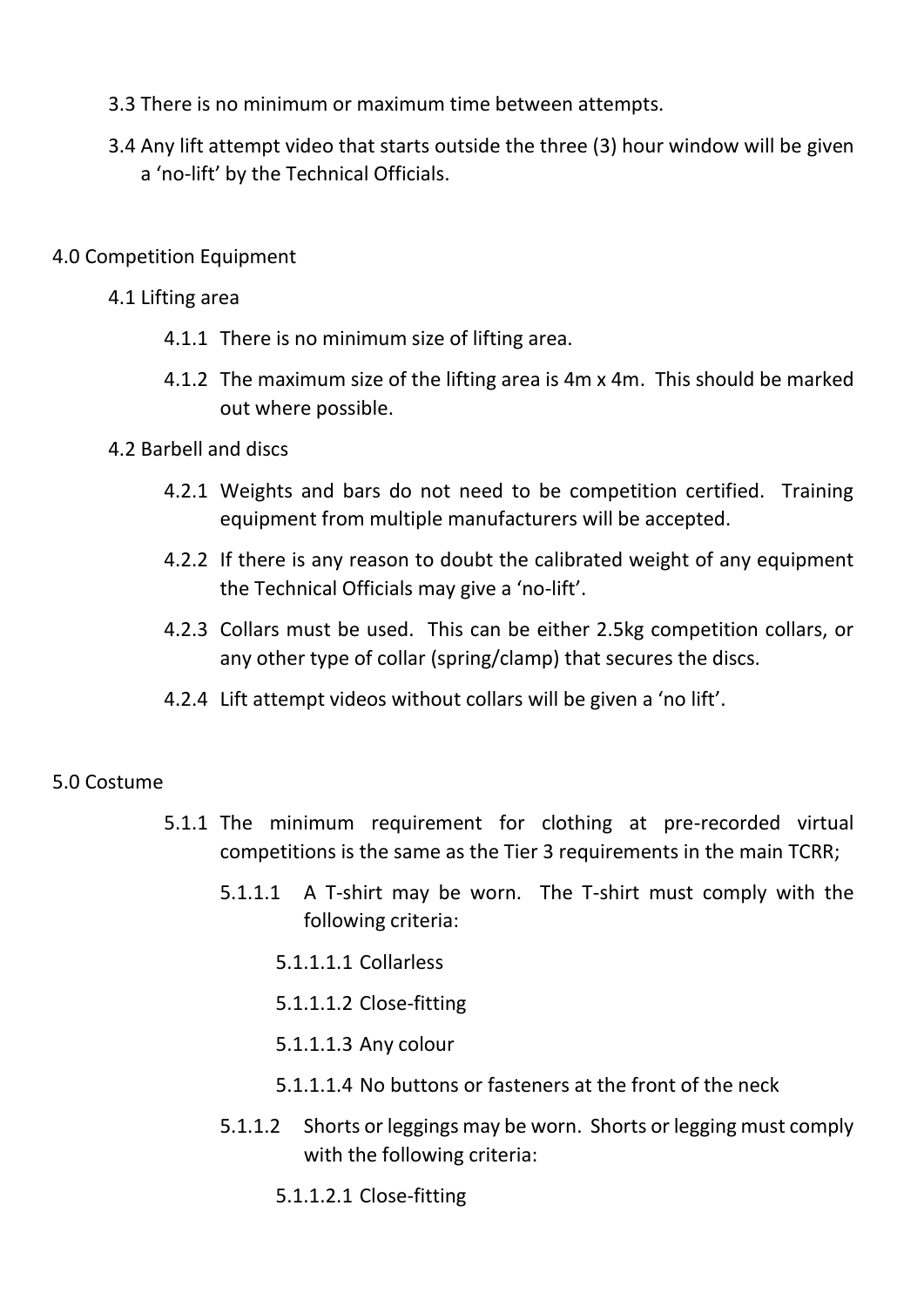- 5.1.1.2.2 Any colour
- 5.1.1.2.3 Shorts must not cover the knees
- 5.1.1.3 The full Costume from the main TCRR may be worn (TCCR 4 Lifters' Outfit)

# 6.0 Moderation and Officiating

# 6.1 Moderation

- 6.1.1 Videos uploaded to Launchpad6 are moderated by British Weight Lifting before the Technical Officials assess them.
- 6.1.2 Moderation assesses that each video meets the basic requirements for the Technical Officials to be able to officiate the video content. If a video is approved during the moderation stage it does not mean the weigh in or lifts have been accepted and the Technical Officials could still issue a 'no-lift' for technical faults.
- 6.1.3 Moderation includes the following processes;
	- 6.1.3.1 Check weigh in video is present
	- 6.1.3.2 Check weigh in video contains no obvious faults
	- 6.1.3.3 Check lift attempt videos are present
	- 6.1.3.4 Check lift attempt videos contain no obvious faults
	- 6.1.3.5 Check video angles are appropriate
	- 6.1.3.6 Check video quality is sufficient
	- 6.1.3.7 Check time stamp present
- 6.1.4 If an entry is rejected at the moderation stage, a replacement video may be uploaded.
- 6.1.5 Replacement videos must be uploaded before the entry deadline, if replacement videos miss the upload deadline they will not be accepted (except the provision in section 1.2).

# 6.2 Officiating

6.2.1 BWL appoints volunteer independent Licensed Technical Officials to every pre-recorded virtual competition.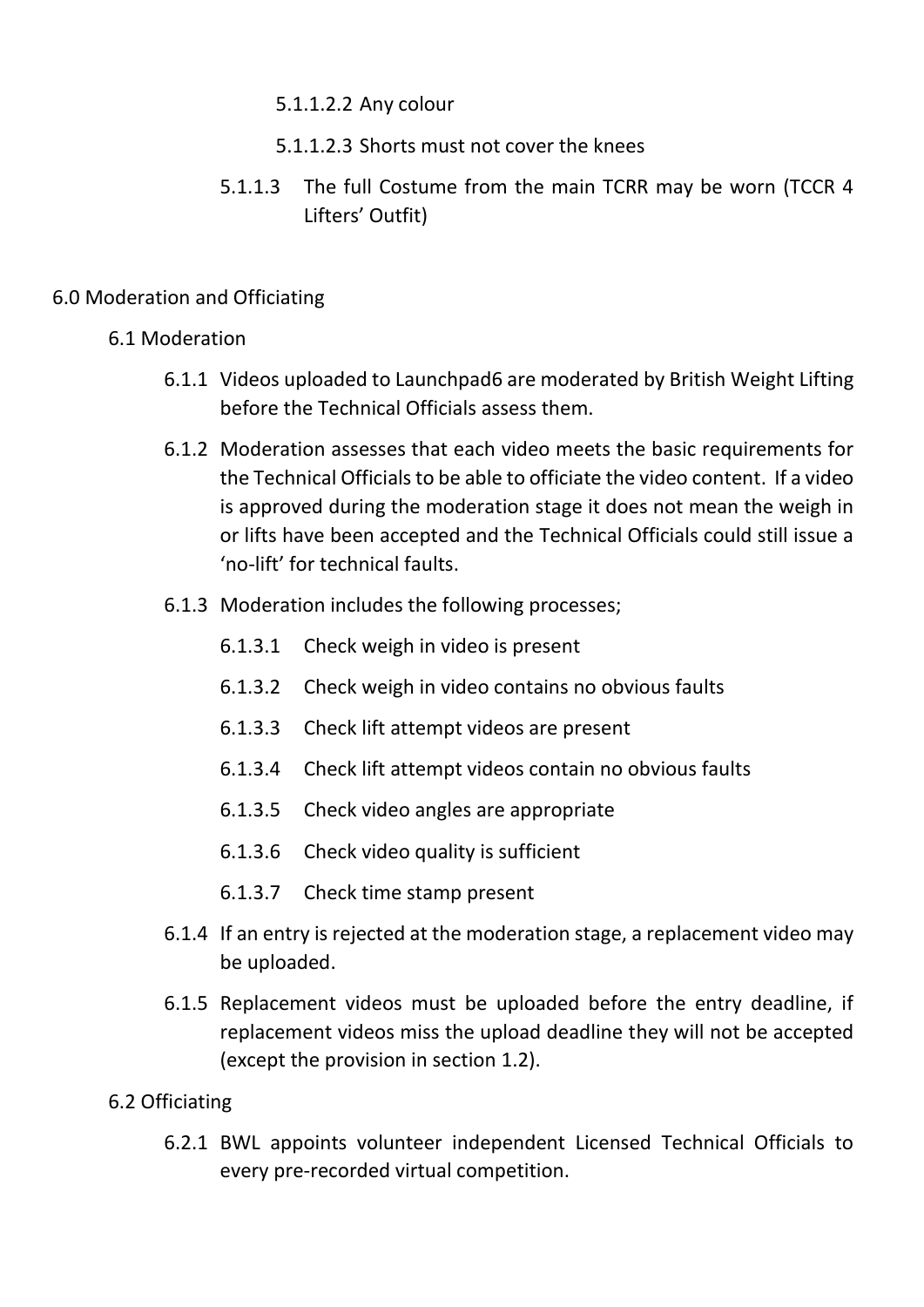- 6.2.2 When a video is approved at the moderation stage it is passed to the Technical Officials for an assessment of the video content in relation to the Technical Rules and Regulations.
- 6.2.3 Every entry is randomly assigned three Technical Officials to complete the officiating process.
- 6.2.4 The Technical Officials assess the video content in line with the main BWL TCRR and any specific regulation contained in this document relating to pre-recorded virtual competitions.
- 6.2.5 The Technical Officials may issue a 'no-lift' for any technical fault, or video content issue they deem constitutes a 'no-lift'.
- 6.2.6 Where the Technical Officials issue a 'no-lift' decision, no refunds or resubmissions are permitted.

# 7.0 Results, Rankings, Qualification and Records

- 7.1 Results and Rankings
	- 7.1.1 Results from pre-recorded virtual competitions will be treated in the same way as a physical competition. Totals will be included the BWL ranking lists.
- 7.2 Qualification
	- 7.2.1 Totals achieved in pre-recorded virtual competitions can be used to qualify for any competition according to the procedures outlined in the main TCRR.
- 7.3 Records
	- 7.3.1 Results from pre-recorded virtual competitions will not be recognised for the purpose of setting new British or England records.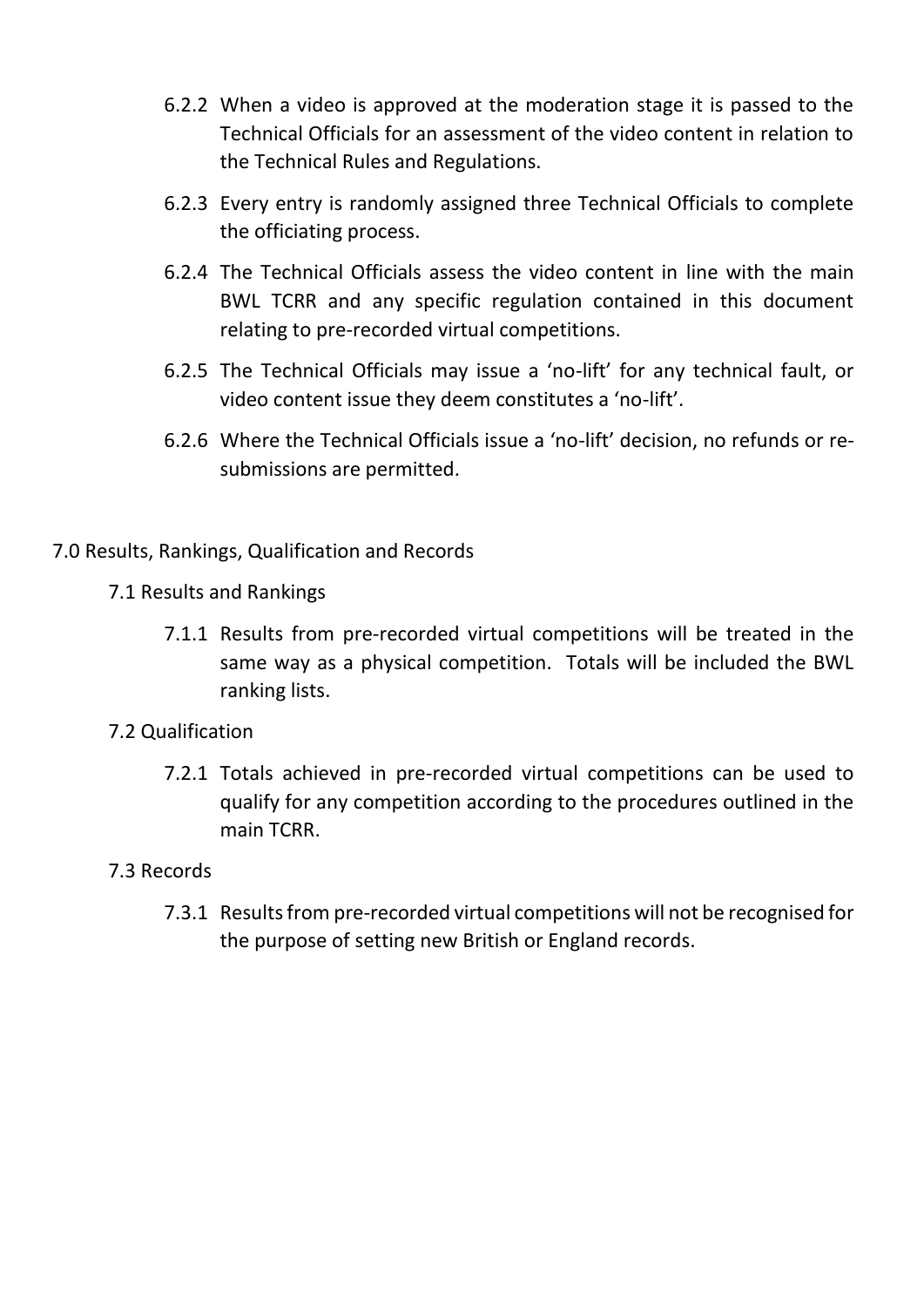# **VIRTUAL PARA-POWERLIFTING TECHNICAL COMPETITION RULES & REGULATIONS**

### 8.0 Entries

- 8.1 All entries to BWL pre-recorded virtual competitions must be uploaded to Launchpad6 before the published closing date.
- 8.2 If a technical problem with Launchpad6 means an entry cannot be uploaded before the deadline BWL will support a late entry ONLY IF the lifter contacted BWL for technical support before the upload deadline.
- 8.3 If a technical problem with Launchpad6 means an entry cannot be uploaded before the deadline but the lifter did not contact BWL for technical support then the entry will not be accepted.
- 8.4 BWL will not accept entries by methods other than Launchpad6 unless explicitly agreed in writing between the entrant and BWL.
- 8.5 Videos must be recorded within the entry period for the competition, this will be monitored by the timestamp on each video.

#### 9.0 Video recording

#### 9.1 General

- 9.1.1 The camera must be situated in the side referee position. At the footend of the bench approximately 2m to right or left of the centreline of the bench.
- 9.1.2 The camera should be positioned at roughly head height for a seated person.
- 9.1.3 Every video must include a timestamp that shows the date and time of the video recording.
- 9.1.4 The weigh in and lift attempt videos can be filmed in different locations.

#### 9.2 Weigh in video

- 9.2.1 The weigh in video may be a maximum of 60 seconds in length.
- 9.2.2 The weigh in video may be a maximum of 300MB file size.
- 9.2.3 Scales must be digital and the video must show the scales with a zero (0kg) weight display.